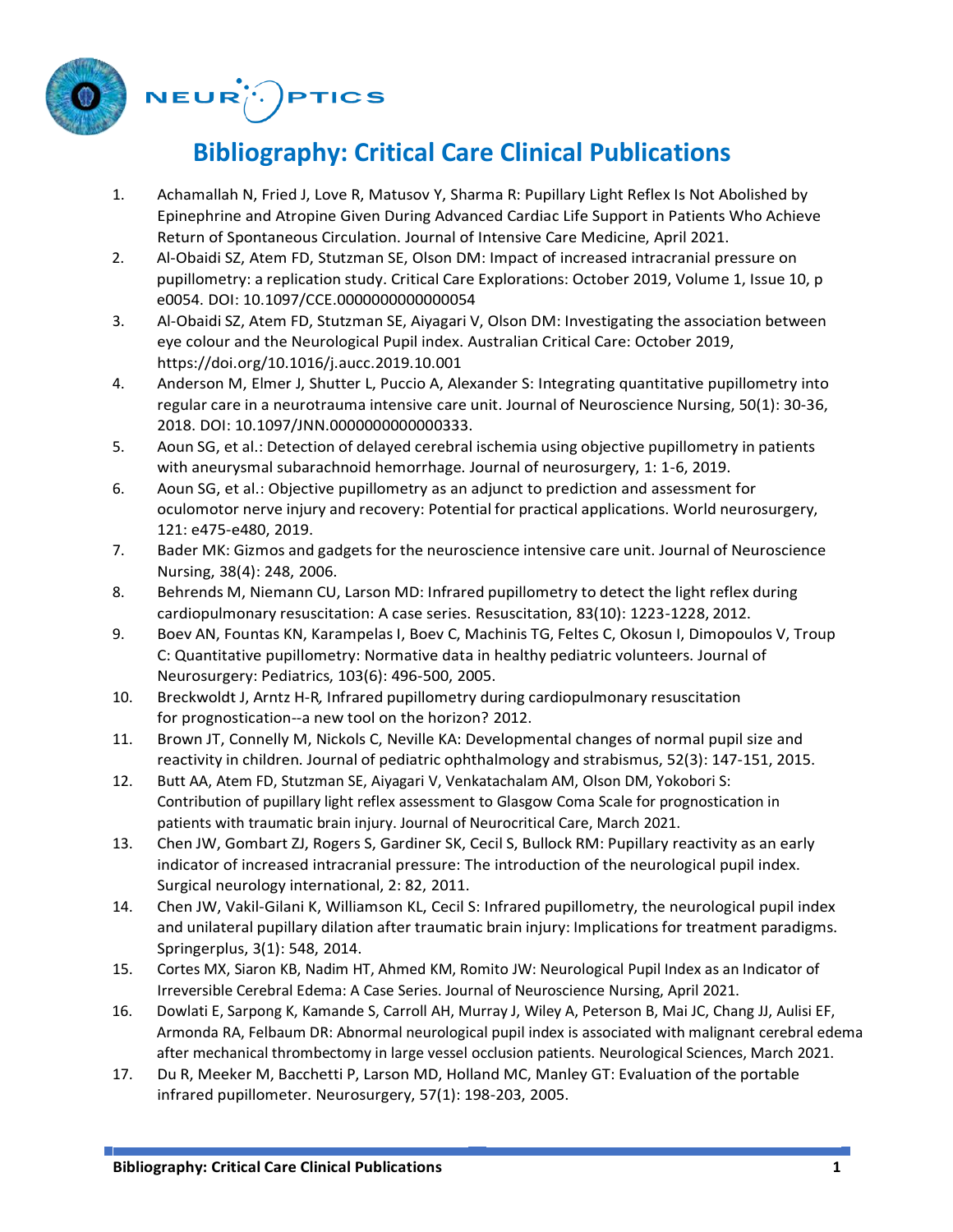



- 18. Dundaroz R, Turkbay T, Erdem U, Congologlu A, Sakallioglu O, Tascilar E: Pupillometric assessment of autonomic nervous system in children with functional enuresis. International urology and nephrology, 41(2): 231, 2009.
- 19. El Ahmadieh TY, Bedros N, Stutzman SE, et al.: Automated Pupillometry as a Triage and Assessment Tool in Patients with Traumatic Brain Injury. World Neurosurgery, 145: 163-169, 2020. DOI: [10.1016/j.wneu.2020.09.152](https://doi.org/10.1016/j.wneu.2020.09.152)
- 20. Emelifeonwu JA, Reid K, Rhodes JK, Myles L: Saved by the pupillometer! a role for pupillometry in the acute assessment of patients with traumatic brain injuries? Brain Injury, 32(5): 675-677, 2018. DOI: 10.1080/02699052.2018.1429021.
- 21. Filipe JAC, Falcao-Reis F, Castro-Correia J, Barros H: Assessment of autonomic function in high level athletes by pupillometry. Autonomic Neuroscience, 104(1): 66-72, 2003.
- 22. Fountas KN, Kapsalaki EZ, Machinis TG, Boev AN, Robinson JS, Troup EC: Clinical implications of quantitative infrared pupillometry in neurosurgical patients. Neurocritical care, 5(1): 55-60, 2006.
- 23. Freeman AD, McCracken CE, Stockwell JA: Automated Pupillary Measurements Inversely Correlate With Increased Intracranial Pressure in Pediatric Patients With Acute Brain Injury or Encephalopathy. Pediatric Critical Care Medicine, July, 2020.
- 24. Godau J, Bharad K, Rösche J, et al.: Automated Pupillometry for Assessment of Treatment Success in Nonconvulsive Status Epilepticus. *Neurocrit Care*, 36(1): 148-156, 2021. DOI[:10.1007/s12028-021-01273-6](https://doi.org/10.1007/s12028-021-01273-6)
- 25. Godau J, Bierwirth C, Rösche J, Bösel J: Quantitative Infrared Pupillometry in Nonconvulsive Status Epilepticus. Neurocrit Care, 35(1): 113-120, 2021. DOI: [10.1007/s12028-020-01149-1](https://doi.org/10.1007/s12028-020-01149-1)
- 26. Jahns F-P, Miroz JP, Messerer M, Daniel RT, Taccone FS, Eckert P, Oddo M: Quantitative pupillometry for the monitoring of intracranial hypertension in patients with severe traumatic brain injury. Critical Care, 23(1): 155, 2019.
- 27. Kerr RG, Bacon AM, Baker LL, Gehrke JS, Hahn KD, Lillegraven CL, Renner CH, Spilman SK: Underestimation of pupil size by critical care and neurosurgical nurses. American Journal of Critical Care, 25(3): 213-219, 2016. DOI: 10.4037/ajcc2016554.
- 28. Kim TJ, Park SH, Jeong HB, et al.: Neurological Pupil Index as an Indicator of Neurological Worsening in Large Hemispheric Strokes. Neurocrit Care, 33(2): 575-581, 2020. DOI: [10.1007/s12028-020-00936-0](https://doi.org/10.1007/s12028-020-00936-0)
- 29. Kim TJ, Ko S-B: Implication of neurological pupil index for monitoring of brain edema. Acute and Critical Care, 33(1): 57-60, 2018.
- 30. Larson MD: Mechanism of opioid-induced pupillary effects. Clinical Neurophysiology, 119(6): 1358-1364, 2008.
- 31. Larson MD, Muhiudeen I: Pupillometric analysis of the 'absent light reflex'. Archives of neurology, 52(4): 369-372, 1995.
- 32. Lee H, Choi SH, Park B, Hong YH, Lee HB, Jeon SB: Quantitative assessments of pupillary light reflexes in hospital-onset unresponsiveness. BMC Neurology, June 2021.
- 33. Lussier BL, Olson DM, Aiyagari V. Automated pupillometry in neurocritical care: Research and practice. Curr Neurol Neurosci Rep. 08 2019;19(10):71. doi:10.1007/s11910-019-0994-z.
- 34. Lussier BL, Stutzman SE, Atem F, Venkatachalam AM, Perera AC, Barnes A, Aiyagari V, Olson DM: Distributions and reference ranges for automated pupillometer values in neurocritical care patients. Journal of Neuroscience Nursing, December 2019, Volume 51, Issue 6, p 335–340. DOI: 10.1097/JNN.0000000000000478.
- 35. Manley GT, Larson MD: Infrared pupillometry during uncal herniation. Journal of neurosurgical anesthesiology, 14(3): 223-228, 2002.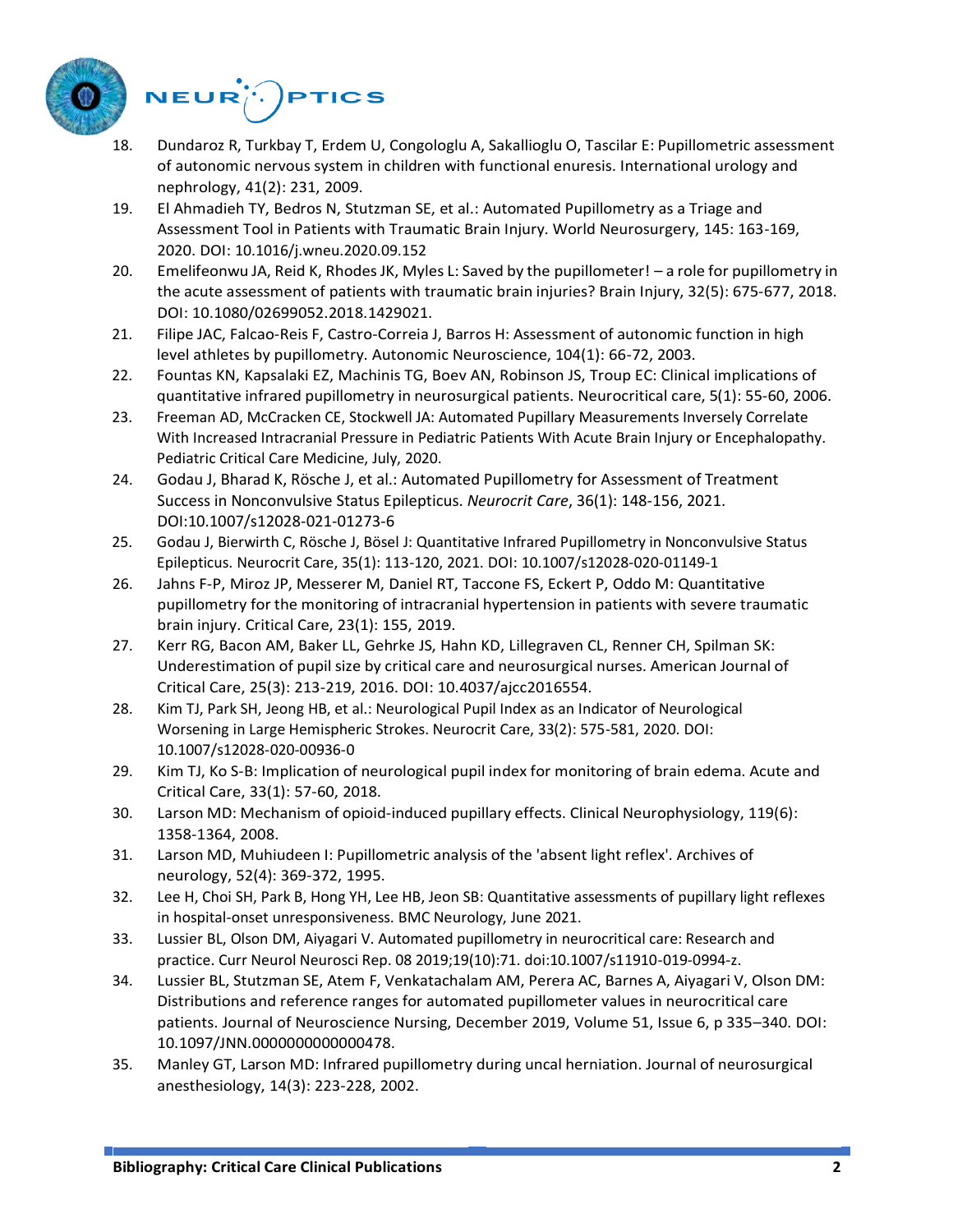



- 36. Marshall M, Deo R, Childs C, Ali A: Feasibility and variability of automated pupillometry among stroke patients and healthy participants: Potential implications for clinical practice. Journal of Neuroscience Nursing, 51(2): 84-88, 2019.
- 37. Martínez-Ricarte F, Castro A, Poca M, Sahuquillo J, Expósito L, Arribas M, Aparicio J: Infrared pupillometry. Basic principles and their application in the non-invasive monitoring of neurocritical patients. Neurología (English Edition), 28(1): 41-51, 2013.
- 38. Matouskova O, Slanar O, Chytil L, Perlik F: Infrared pupilometry as a biomarker of drug effects. Pharmacology, 149(2): 66-68, 2010.
- 39. Mazhar K, Olson DM, Atem FD, et al.: Supratentorial intracerebral hemorrhage volume and other CT variables predict the neurological pupil index. Clinical Neurology and Neurosurgery, 200: 106410, 2021. DOI: [10.1016/j.clineuro.2020.106410](https://doi.org/10.1016/j.clineuro.2020.106410)
- 40. McGetrick ME, Schneider N, Olson DM, Aiyagari V, Miles D: Automated Infrared Pupillometer Use in Assessing the Neurological Status in Pediatric Neurocritical Care Patients: Case Reports and Literature Review. Journal of Child Science, June 2021.
- 41. McKay RE, Larson MD: Detection of opioid effect with pupillometry. Autonomic Neuroscience, August 2021.
- 42. McNett M, Moran C, Grimm D, Gianakis A: Pupillometry trends in the setting of increased intracranial pressure. Journal of Neuroscience Nursing, 50(6): 357-361, 2018.
- 43. McNett M, Moran C, Janki C, Gianakis A: Correlations between hourly pupillometer readings and intracranial pressure values. Journal of Neuroscience Nursing, 49(4): 229-234, 2017. DOI: 10.1097/JNN.0000000000000290.
- 44. Meeker M, Du R, Bacchetti P, Privitera CM, Larson MD, Holland MC, Manley G: Pupil examination: Validity and clinical utility of an automated pupillometer. J Neurosci Nurs, 37(1): 34-40,2005.
- 45. Miroz JP, Ben-Hamouda N, Bernini A, Romagnosi F, Bongiovanni F, Roumy A, Kirsch M, Liaudet L, Eckert P, Oddo M: Neurological Pupil index for Early Prognostication After Venoarterial Extracorporeal Membrane Oxygenation. Chest Journal, February, 2020
- 46. Murillo R, Crucilla C, Schmittner J, Hotchkiss E, Pickworth W: Pupillometry in the detection of concomitant drug use in opioid-maintained patients. Methods Find Exp Clin Pharmacol, 26(4): 271-275, 2004.
- 47. Oddo M, et al.: Quantitative versus standard pupillary light reflex for early prognostication in comatose cardiac arrest patients: An international prospective multicenter double-blinded study. Intensive Care Medicine, 44(12): 2102-2111, 2018. DOI: 10.1007/s00134-018-5448-6.
- 48. Olson DM, Fishel M: The use of automated pupillometry in critical care. Critical Care Nursing Clinics, 28(1): 101-107, 2016. DOI: 10.1016/j.cnc.2015.09.003.
- 49. Olson DM, Stutzman S, Saju C, Wilson M, Zhao W, Aiyagari V: Interrater reliability of pupillary assessments. Neurocritical care, 24(2): 251-257, 2016. DOI: 10.1007/s12028-015-0182-1.
- 50. Olson DM, Stutzman SE, Atem F, Kincaide JD, Ho T-T, Carlisle BA, Aiyagari V: Establishing normative data for pupillometer assessment in neuroscience intensive care: The "end-panic" registry. Journal of Neuroscience Nursing, 49(4): 251-254, 2017. DOI: 10.1097/JNN.0000000000000296.
- 51. Ong C, Hutch M, Barra M, Kim A, Zafar S, Smirnakis S: Effects of osmotic therapy on pupil reactivity: Quantification using pupillometry in critically ill neurologic patients. Neurocritical care, 30(2): 307-315, 2019.
- 52. Osman M, Stutzman SE, Atem F, Olson D, Hicks AD, Ortega-Perez S, Aoun SG, Salem A, Aiyagari V: Correlation of objective pupillometry to midline shift in acute stroke patients. Journal of Stroke and Cerebrovascular Diseases, 2019.
- 53. Papangelou A, Zink EK, Chang W-TW, Frattalone A, Gergen D, Gottschalk A, Geocadin RG: Automated pupillometry and detection of clinical transtentorial brain herniation: A case series. Military medicine, 183(1-2): e113-e121, 2018. DOI: 10.1093/milmed/usx018.